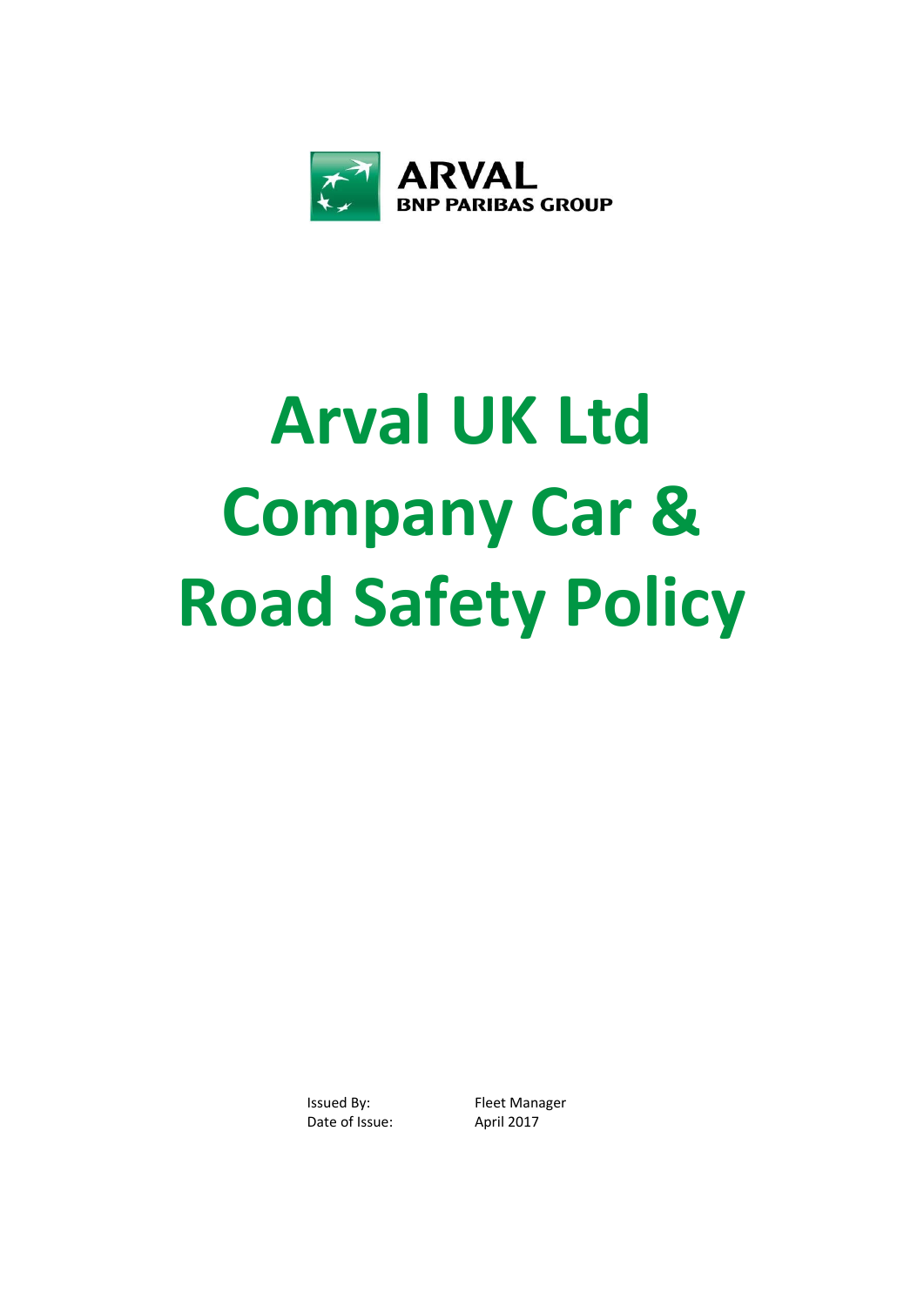# **Contents**

| 1)   | Introduction                                     | Page 1  |
|------|--------------------------------------------------|---------|
| 2)   | <b>Terminology</b>                               | Page 1  |
| 3)   | <b>Insurance &amp; Essential Requirements</b>    | Page 2  |
|      | a) Additional drivers                            | Page 2  |
|      | b) Driving licences                              | Page 3  |
|      | c) Minimum driving criteria                      | Page 3  |
|      | d) Foreign driving licences                      | Page 4  |
|      | e) Driver training                               | Page 4  |
|      | f) Permission to drive                           | Page 4  |
| 4)   | <b>Health, Safety &amp; Wellbeing</b>            | Page 5  |
|      | a) Health & fitness to drive                     | Page 5  |
|      | b) Driving safely                                | Page 6  |
|      | c) Alcohol                                       | Page 6  |
|      | d) Drugs                                         | Page 6  |
|      | e) Eyesight                                      | Page 7  |
|      | f) Environmental impact                          | Page 7  |
|      | g) Parking, reversing & manoeuvring              | Page 7  |
| 5)   | <b>Mobile Phones &amp; Communication Devices</b> | Page 8  |
| 6)   | <b>Crash Procedure</b>                           | Page 9  |
|      | a) Reporting the crash                           | Page 9  |
|      | b) Fleet management review of the crash          | Page 10 |
|      | c) Car damage & employee excess                  | Page 10 |
|      | d) Excess charges                                | Page 11 |
|      | e) Theft & break-in                              | Page 11 |
| 7)   | <b>Car Provision</b>                             | Page 11 |
| 8)   | <b>Company Car Scheme Details</b>                | Page 12 |
| 9)   | <b>Drivers Responsibilities</b>                  | Page 15 |
|      | a) Service & maintenance                         | Page 15 |
|      | b) Car cleanliness & care                        | Page 16 |
| 11)  | <b>Company Car Tax</b>                           | Page 16 |
| 12)  | <b>Fuel Policy</b>                               | Page 17 |
| 13)  | <b>Disposal of Company Cars</b>                  | Page 19 |
|      | a) Unfair wear & tear and employee excess        | Page 20 |
| 14)  | <b>Resolution of Disputes</b>                    | Page 20 |
| 15)  | <b>Terms of withdrawal</b>                       | Page 21 |
| 16)  | <b>Termination of Employment</b>                 | Page 21 |
| Add. | <b>Policy Acceptance Form</b>                    | Page 22 |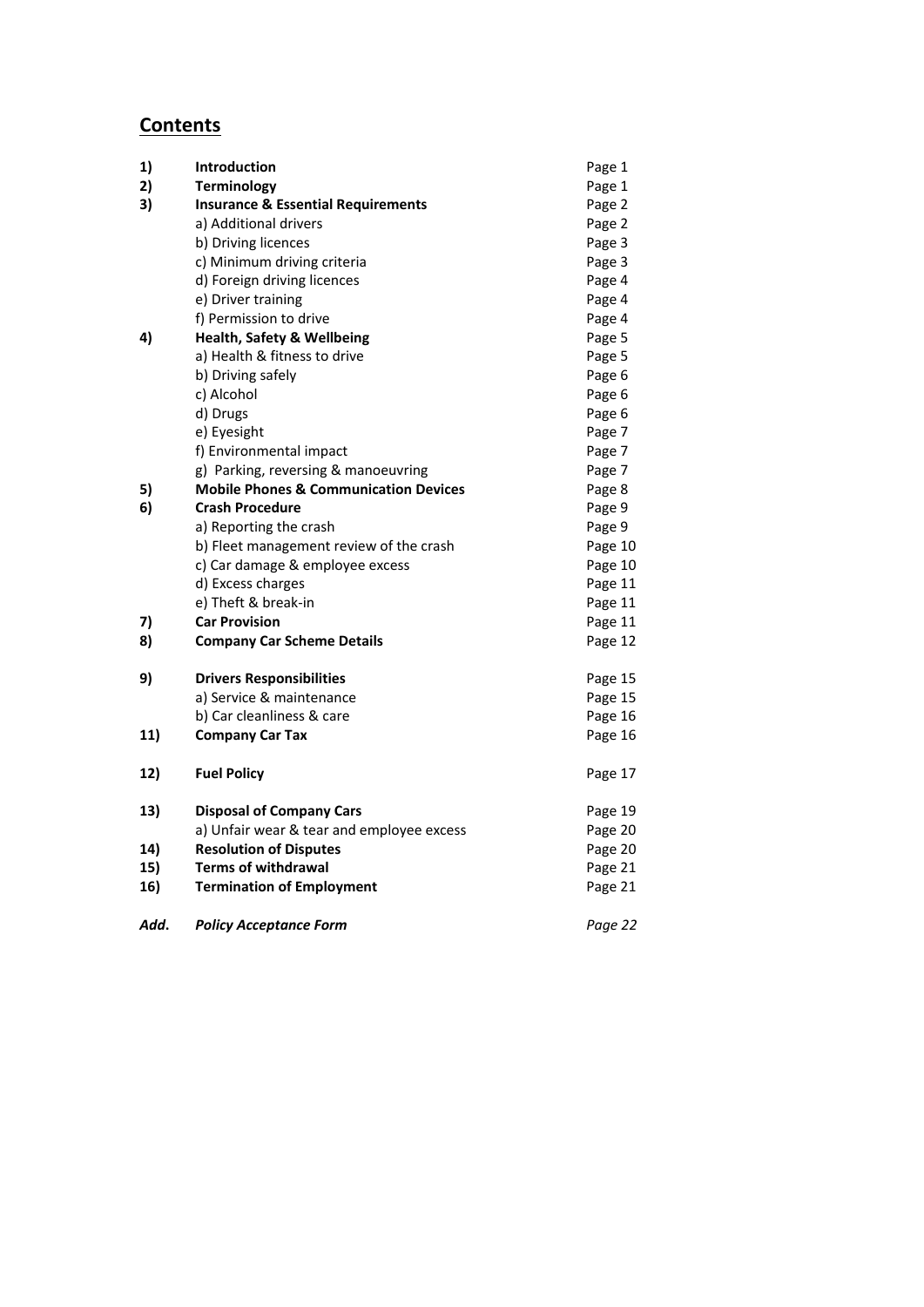# **1) Introduction**

Welcome to the Arval Company Car & Road Safety Policy. This document will give you the information you need in relation to ordering and using a Company Car or any other car provided by us. Please read this policy thoroughly as it provides practical advice on matters relating to the use of a company provided car.

At Arval the safety of our staff is of paramount importance and as driving is one of the greatest risks faced by our employees we trust you will follow our advice and join us in our commitment to improve the safety of our roads for everyone at all times.

The policy includes:

- Guidance about the use of Company Cars and the terms & conditions that are imposed.
- Road Safety advice to reduce the risk of/eliminate injury or ill health of any Driver whilst on Company business or private travel, and overall to minimise the number of incidents in which they are involved.

The policy applies to drivers of cars owned/hired or loaned to Arval UK Ltd as follows;

- Company Car Drivers and any of their approved Additional Drivers.
- Employees authorised to drive for company business travel.
- Employees using a car provided by the manufacturer.

All drivers must comply with the terms as outlined in the policy so must therefore take time to familiarise themselves with this important document. All drivers must sign a Policy Acceptance Form in agreement to the terms. It should be noted that if a driver fails to sign the form the Policy still applies to them.

**Abuse of and/or failure to comply with this Policy could result in financial implications for you and/or be regarded as a disciplinary matter. It may also result in permission to drive being withdrawn so please read the Policy carefully.** 

# **2) Terminology**

Throughout this Policy the following terms and expressions shall be used:‐

- **Additional Driver** means a person requested by a Company Car Owner to be authorised to drive Company Cars (for whom the employee shall be responsible for making sure that this Policy is fully complied with);
- **Company Car** means any motor vehicle supplied by us to a Driver on a permanent or temporary basis, this includes all allocated cars as part of the Company Car Scheme and all demonstrator, hire and courtesy cars;
- **Company business travel** means any business journeys excluding travelling to and from the office that an employee is based at or an Arval office which the employee attends regularly and/or frequently;
- **Driver/you/your** means any employee provided with a 'Company Car' by us including any Additional Driver(s) requested by that employee;
- **Fleet Management Team** means the team that manages this Policy;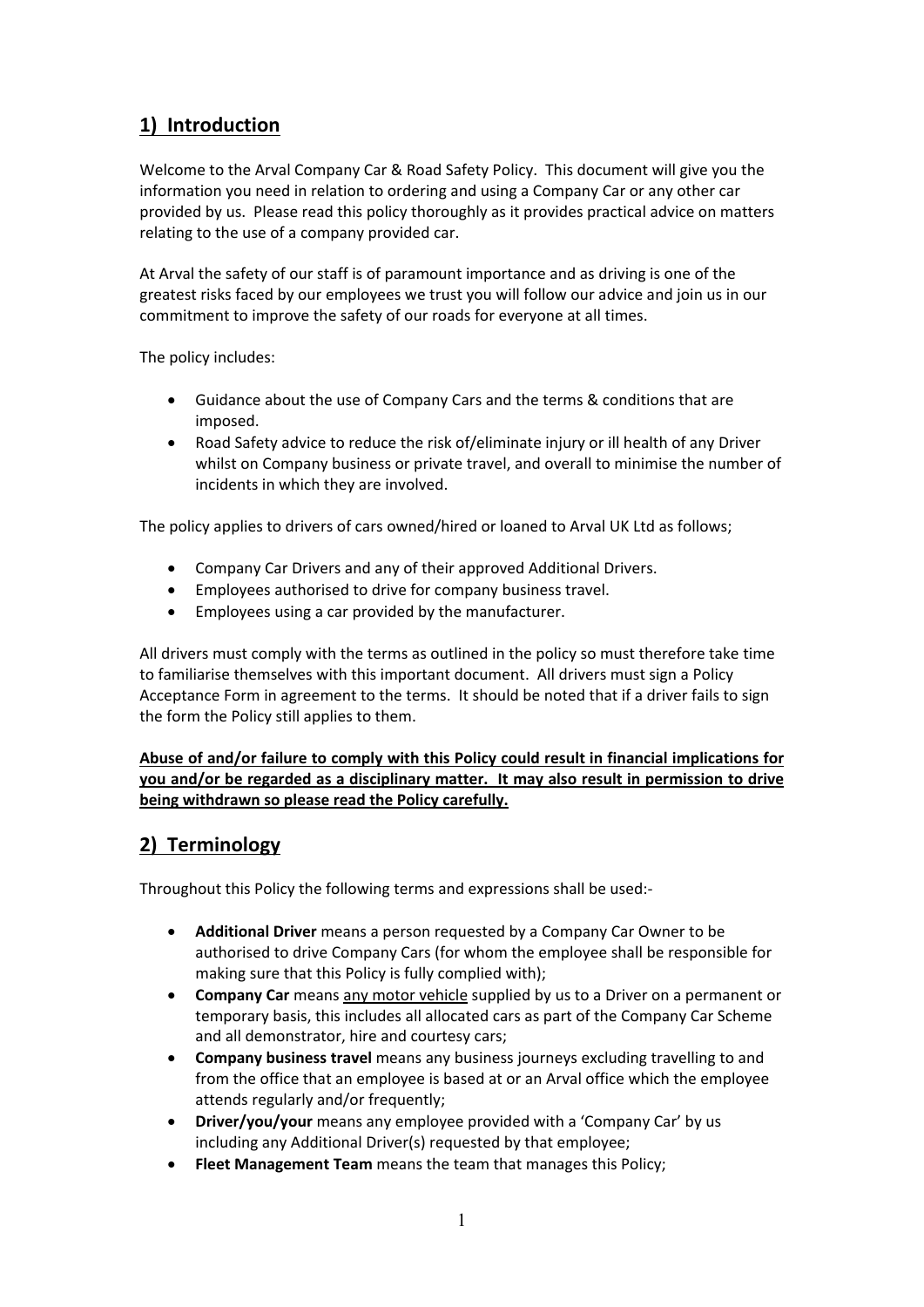- **Free Fuel Benefit**  means a contractual benefit where we pay for fuel for a Company Car used by an employee that is a Driver;
- **Fuel Card** means an Arval Fuel Card;
- **Manager** means the employee that the Driver reports to (or where relevant the Cost Centre Manager);
- **Policy** means this Company Car and Road Safety Policy which is a part of the contract of employment of employees who are Company Car Drivers;
- **We/Us/Our/Arval** means Arval UK Group Ltd, the company providing Company Cars under this Policy and the employer of all employees.

# **3) Insurance & Essential Requirements**

Insurance cover must be arranged before anyone is permitted to drive a company car. In order for insurance cover to be arranged the Driver must;

- Complete an Insurance Declaration Form.
- Provide an up-to-date photocopy of their Photocard driving licence.
- Complete a DVLA mandate to enable a driving licence check at source.
- Complete an online risk assessment and any subsequent recommended training.
- Read the Company Car & Road Safety Policy and sign the Policy Acceptance Form.

Insurance cover will be confirmed once these instructions have been completed successfully. It should also be noted that we may ask you to re-complete all items above periodically. Depending on the results of the risk assessment or your driving profile you may be asked to undertake on‐road driver training, workshop based driver training and/or complete online training. It should be noted that failure to return all documentation may prevent the allocation of a company car.

#### **a) Additional Drivers**

Drivers that have an allocated Company Car within the current scheme are allowed two Additional Drivers as long as they meet the Minimum Driving Criteria as set out below. Before driving your car they must;

- Complete an Additional Driver's Insurance Declaration Form.
- Provide an up-to-date photocopy of their Photocard driving licence.
- Complete a DVLA mandate to enable a driving licence check at source.

The Additional Driver may drive once permission has been given by the Fleet Manager. It should be noted;

- It is the Driver's responsibility to ensure that all Additional Drivers comply with the terms of this policy.
- Additional Drivers may only drive for social, domestic or pleasure purposes. Business use of any kind is not permitted.
- If there are any changes to Additional Drivers within a year the Company Car Driver will be asked to cover the cost of the licence check.
- If you have a friend or relative that also works for Arval that is covered by our insurance for business use, they may only use the car for private use if they are your nominated Additional Driver.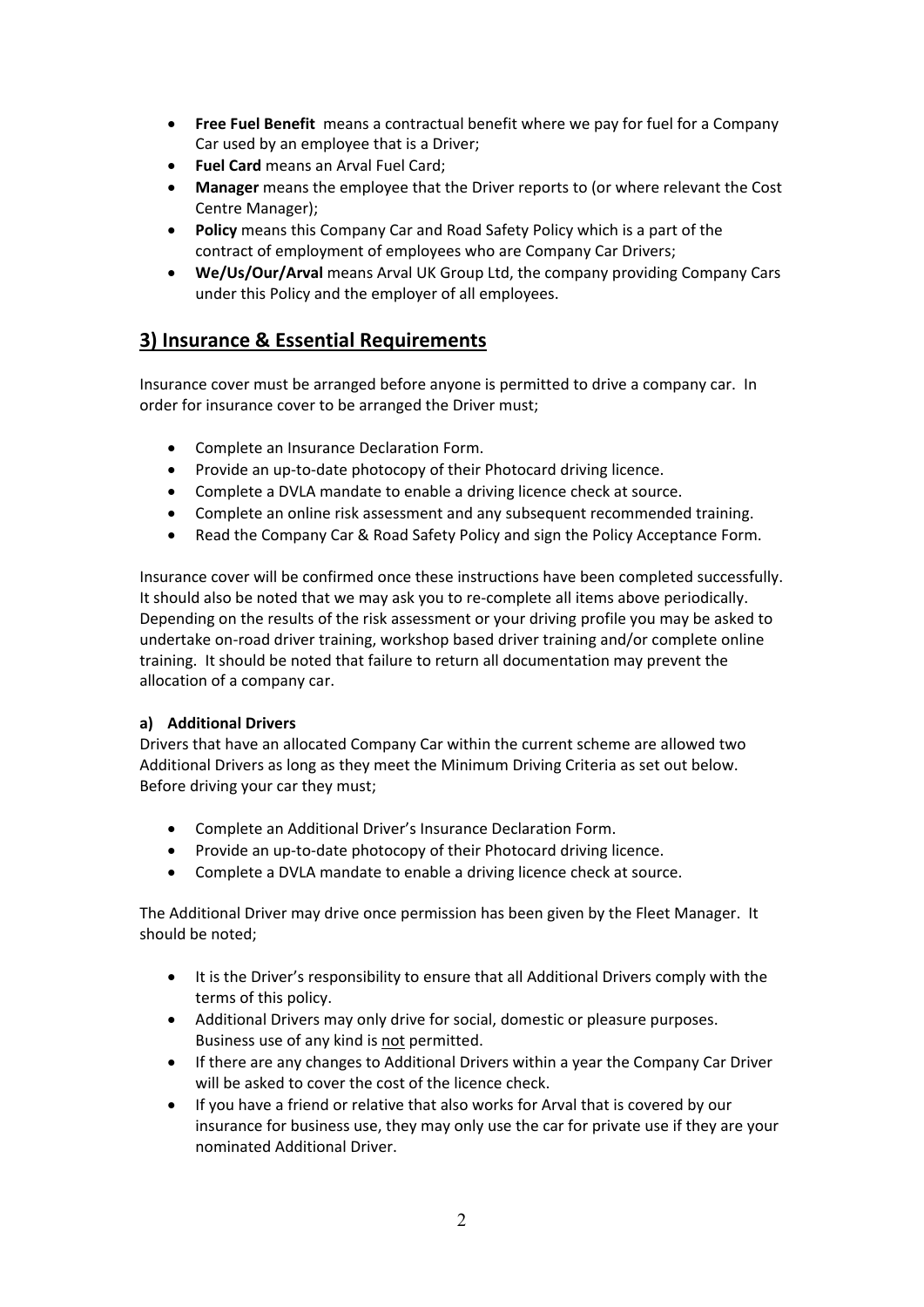The Company Car Driver will be liable for all costs or charges as detailed in the policy even if caused by an Additional Driver.

#### **b) Driving licences**

All driving licences will be checked annually with the DVLA. All Drivers must;

- Make sure they have a full and valid driving licence at all times.
- Keep their licence updated with any change of name/address/penalty points etc.
- Notify the DVLA and the relevant Arval personnel if they have any medical condition that affects their driving ability.
- Provide the Fleet Manager with a further copy of the driving licence if it has changed due to name/address/photocard renewal or if requested at any point.
- Advise the Fleet Manager of any new convictions or penalty points given.
- Be aware that failure to update your driving licence can result in a personal fine of up to £1,000.

#### You **must** notify the Fleet Manager **immediately** if;

- Any Driver/Additional Driver has their licence endorsed, suspended or revoked. Driving whilst banned will invalidate insurance and is considered an act of gross misconduct.
- Any Driver/Additional Driver has any injury or condition that restricts movement or affects their ability to drive. Please note:
	- o **The Driver must stop driving immediately**. Injuries that affect the ability to drive will invalidate the insurance cover.
	- o **The Driver must obtain their doctor's written permission confirming if they are permitted/safe to continue driving**. This must then be passed to the Fleet Manager.
	- o Once permission has been given by the Fleet Manager, HR Advisor and the Health & Safety Officer the Driver will be advised that they can commence driving.

We reserve the right to withdraw the use of a Company Car if you have not complied with the terms and conditions of the policy.

#### **c) Minimum driving criteria**

- All Drivers must hold a full and valid driving licence.
- All Drivers must be 21 years of age or over.
- Drivers must have a minimum of 1 year's continuous driving experience.
- Any Driver with 6 points or more on their driving licence may be asked to undertake driver training prior to using a company car or pool car. If this is an Additional Driver it will be at their own expense and failure to attend training within 6 weeks of request will result in the cancellation of company insurance.
- Drivers with 8 points or more on their licence or with a driving history that indicates they are of a higher risk will be considered individually based on their need (i.e. business vs perk) and their eligibility to drive.
- Provisional Licence holders are not permitted to drive.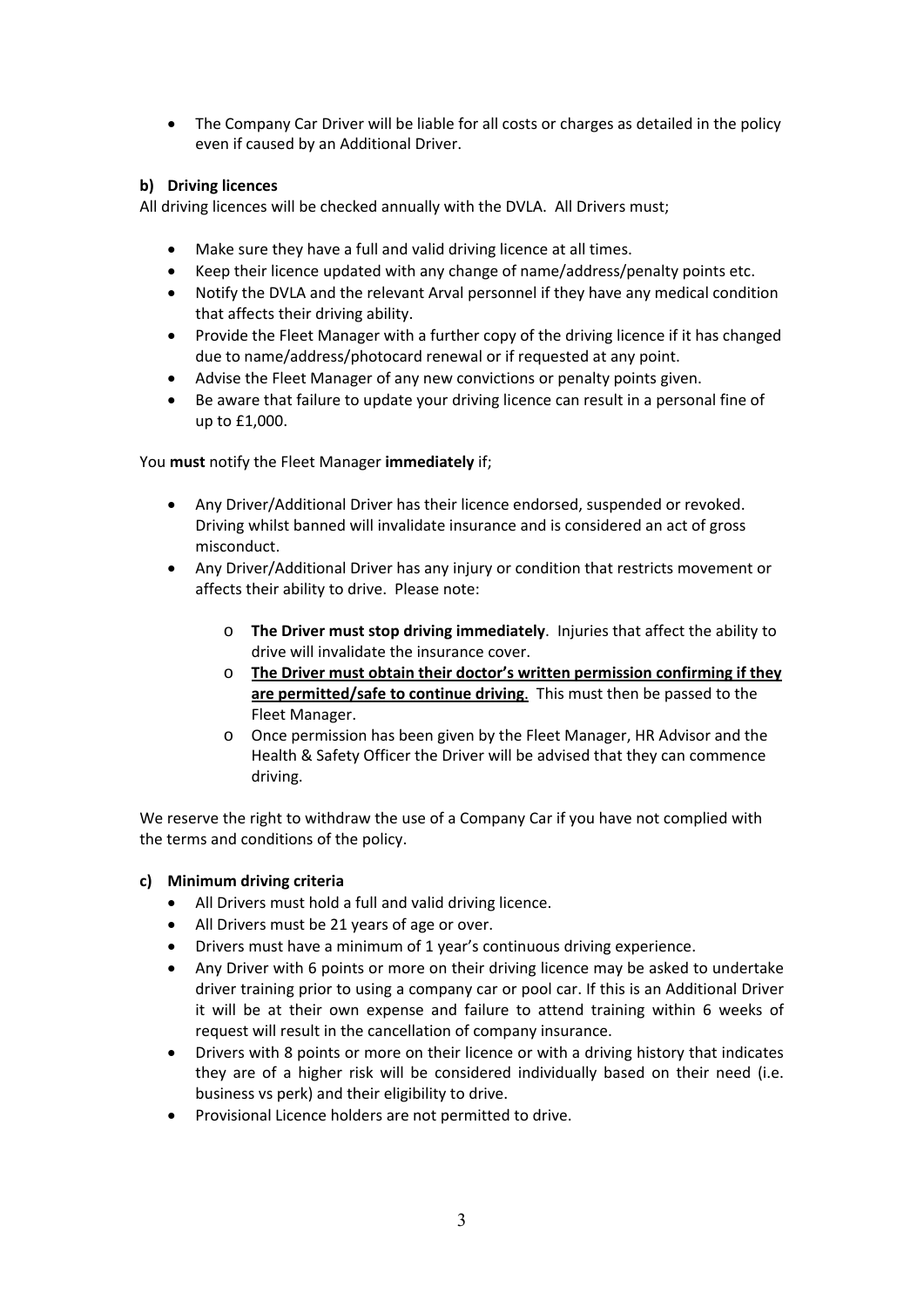#### **d) Foreign driving licences**

Drivers from any country in the European Union are allowed to drive in the UK as a visitor as long as they meet the criteria set out by the DVLA. Drivers may be asked to undertake a familiarisation course and on‐road training if this is deemed necessary.

- Holders of licences outside of the European Union must take a UK Driving Test and must obtain a full driving licence prior to driving a Company Car.
- Further information can be found at: www.dvla.gov.uk

#### **e) Driver Training**

We care about your safety and as driving is one of the greatest risks faced by our employees we trust you will follow our advice and join us in our commitment to improve the safety of our roads for everyone at all times.

- Our risk management programme means that all Drivers are required to complete an online driver risk assessment every 2 years which evaluates risk exposure based on driving history, attitude and knowledge.
- Depending on the results a Driver may be asked to undertake further training which could involve either on‐road training, workshop based education or regular e‐ learning modules.
- In addition to the risk assessment results if your crash history combined with penalty points and risk rating indicate the need for it you may be asked to undertake any of the above driver training.

It's important to note that risk is not the same as ability; for example, Drivers who drive high mileages are by definition at higher risk. Business Need Drivers, irrespective of risk rating, will be required to do on-road driver training every  $2 - 3$  years, as we recognise they are naturally more at risk due to the mileage they are covering.

#### **f) Permission to drive**

A Driver may only use a car **owned by or loaned/hired to Arval UK Ltd** if;

- They have a full and valid driving licence.
- They have completed the required documents in order to drive on our insurance.
- Permission to drive has been granted by the Fleet Manager.

#### **The Company's Insurance does not cover;**

- Any cars other than those highlighted above.
- Any Drivers that have **not** been given permission by the Fleet Manager.
- Any cars that have been requested/borrowed without the knowledge of the Fleet Manager.
- Business use other than that of Arval UK Ltd.
- Personal items left in any car.
- Use for racing, competitions, rallies or trials; for the carriage of hitchhikers; use for hire or reward; use for any other trade.
- Use of personal cars for Arval company business travel.
- Caravans, trailers or anything you are towing or carrying (e.g. bikes & luggage) you must arrange your own insurance cover for these items.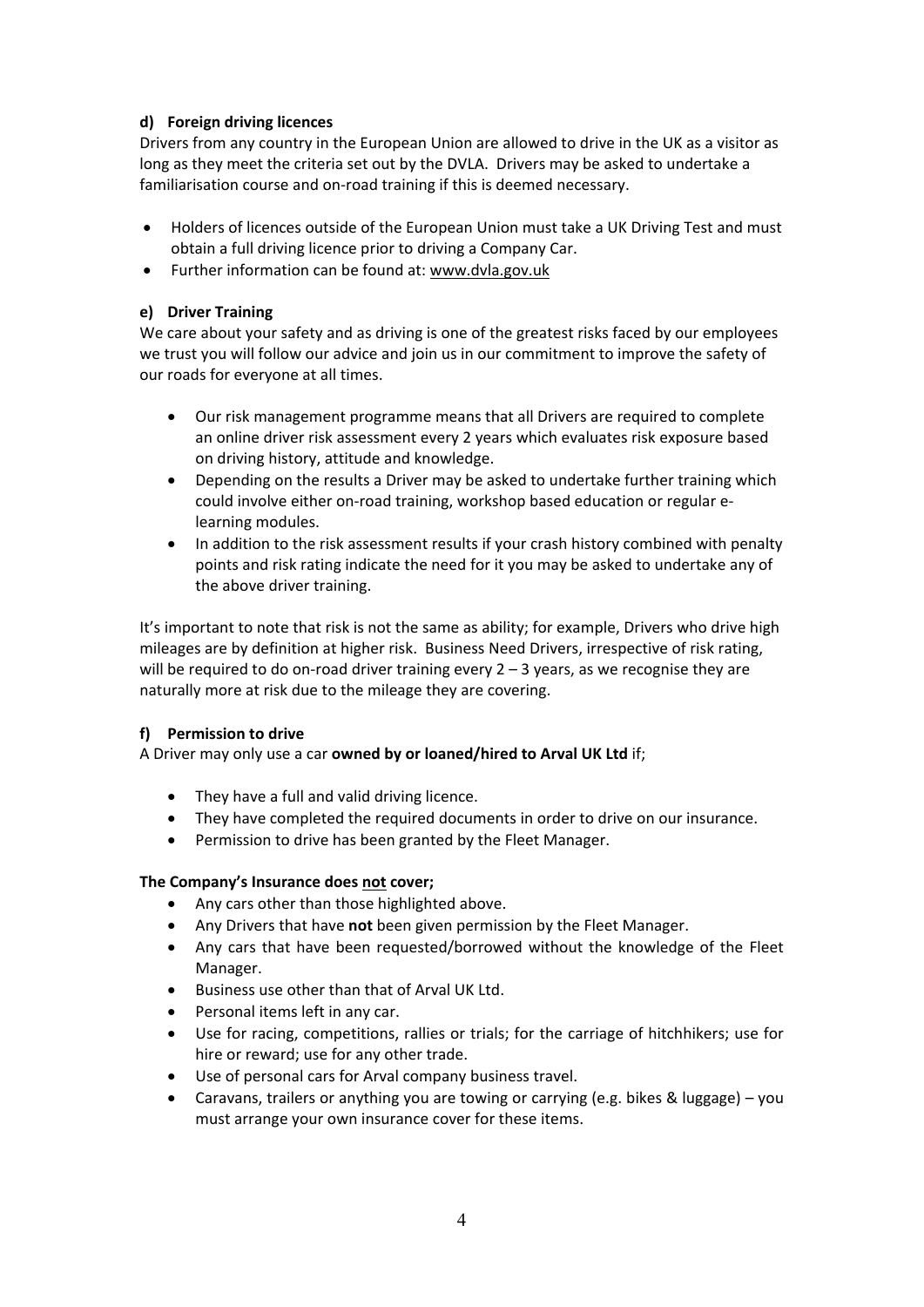# **4) Health, Safety & Wellbeing**

It is our intention to continually review and implement best practice relating to the Health & Safety of our Drivers and we will comply with all applicable Health & Safety legislation. You will be informed of any changes to the policies and procedures to this effect. Therefore we expect you to adhere to the rules and guidance contained in this policy in order to help you and others to stay safe on the roads.

- When driving a company car you are representative of Arval UK Group and should always reflect our professional standards.
- Drive safely, courteously and follow the rules set out in the Highway Code.
- Never resort to aggressive or abusive behaviour.
- Drive with care and consideration, particularly in adverse weather conditions.

#### **a) Health & fitness to drive**

If you have any accident, illness, deterioration of health or disability that affects your driving in any way you must notify the Fleet Manager, your line manager and your HR account manager straightaway. It's important to note that;

- You must STOP DRIVING if you suffer from a break, fracture or sprain (particularly relating to limbs) or if you have had any injury or treatment where you have been advised by your doctor not to drive.
- You will need to give the Fleet Manager written permission from your doctor to say when it is safe for you to continue driving. Your individual circumstances may need to be reviewed and you may be required to obtain a further medical certificate to prove you are fit to drive.
- Conditions that affect your ability to drive may result in insurance becoming void. You may be held personally liable for any crash costs or damages where you have failed to notify us.
- You must notify the DVLA if you have had, or suffer from a medical condition or disability that may affect your driving. A full list of reportable ailments and conditions can be found on the DVLA website.
- If you have any conditions that may be affected by your work schedule (such as pregnancy, diabetes or sleep apnoea) please speak to the Fleet Manager and your line manager, it may be necessary to review your situation and change your work schedule in accordance with your circumstances.
- We recommend a safe working day is no more than 12 hours of combined driving and working, where driving takes up no more than 50% of the day. This must not be repeated over consecutive days.
- The Working Time Regulations require you not to work more than an average of 48 hours per week in any 17 week period. You and your manager are responsible for making sure your working hours are within these regulations.
- You should discuss with your Line Manager if you regularly exceed the recommended working day/hours and if you are concerned about any fatigue you may be experiencing.
- Driving while tired is dangerous so take the necessary steps to avoid it. Make sure you take a 15‐minute break for every 2hrs of continuous driving. If you feel tired, find a safe place to stop, drink two cups of coffee or a high-caffeine drink and rest for 10‐15 mins to allow time for the caffeine to kick in.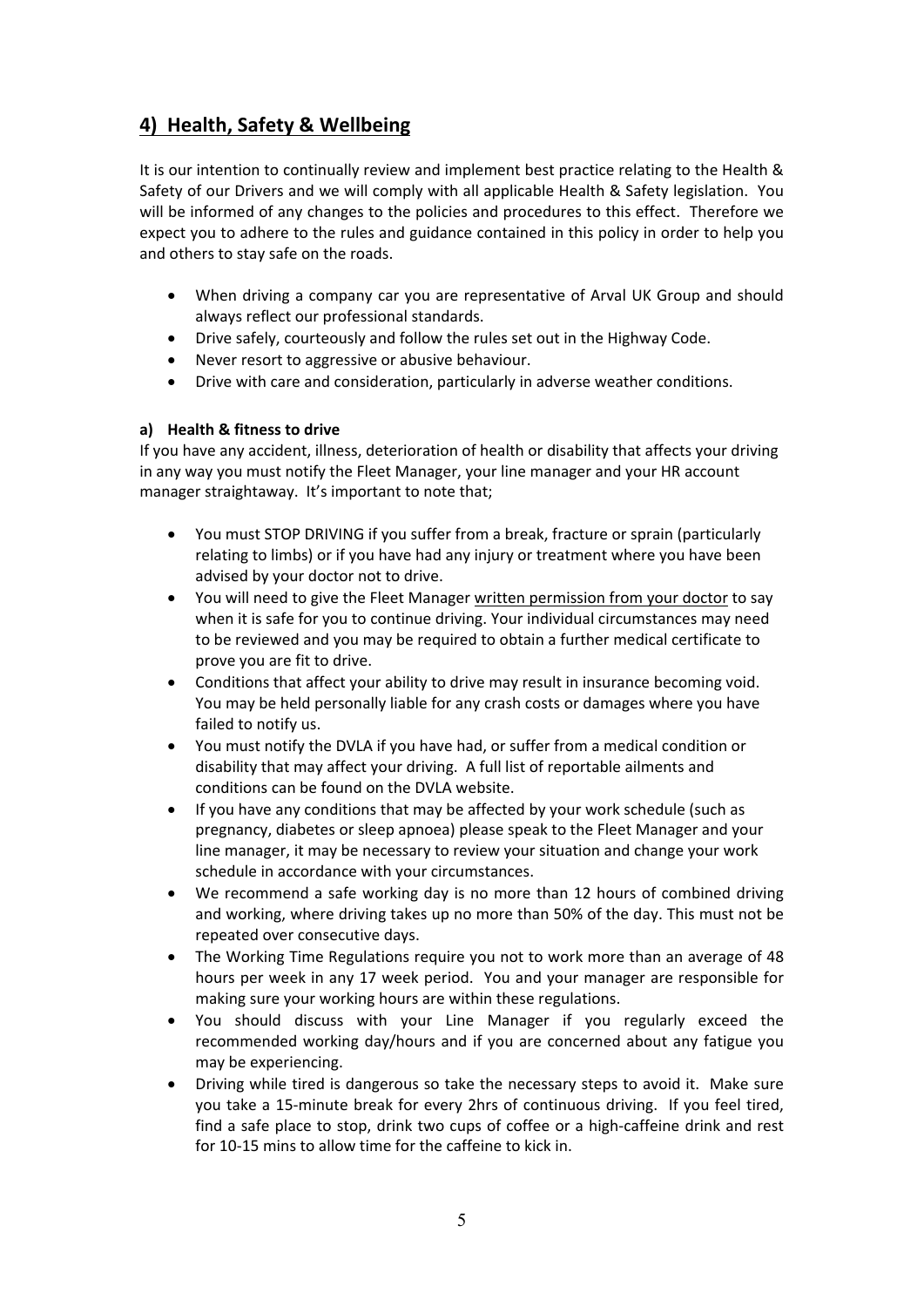#### **b) Driving Safely**

- Drive safely, considerately and within the rules of the Highway Code.
- Never use a mobile phone or any other communication device, even if hands‐free, whilst driving. No call or text is worth risking your or someone else's life!
- Anticipate and observe all the time. Always look out for other road users and avoid incidents at all costs.
- Make sure you and all your passengers are wearing a seatbelt at all times.
- Make sure your seat, mirrors & head restraints are correctly positioned and radio station & destination (if using a sat nav system) are set before you drive.
- Don't ever drive under the influence of drink or drugs. Think carefully if you're safe to drive the morning after too.
- A moment's distraction can kill so give driving your full attention at all times.
- Don't drive whilst tired, take a 15 minute break for every two hours driven.
- Stick to the speed limits, especially in built up areas where there are more people and hazards.
- Drive according to the conditions on the road.
- Always keep a minimum two second gap between you and the car in front, more in poor weather conditions. When stopped leave extra space between you and the car in front for added safety.

#### **c) Alcohol**

Don't drink alcohol and drive. In doing so, you risk your life and all those around you. It makes judging distance and speed more difficult, it slows your reaction time and can make you feel overconfident in your ability.

- Avoid consuming alcohol during working hours if you're driving on company business. Consider staying alcohol free or change your schedule or method of transport to keep you safe.
- You could still be over the limit many hours after your last drink even if it's the morning after so don't chance it. The only way to sober up is to give it time to get out of your system. Coffee, sleep or a big meal will not help.
- Don't forget that drink drive limits may vary depending on your location (e.g. Scotland), don't take the risk and consider staying alcohol free if you're driving.

#### **d) Drugs**

It is against the law to drive under the influence of illegal drugs, or if you have certain drugs above a specified level in your blood. Don't take the risk, do not take any drugs unless you're 100% sure you are within the law.

- Use of illegal drugs is highly dangerous, side‐effects are unpredictable and can be more severe than alcohol which may result in a serious road crash.
- It's illegal to drive with legal drugs in your body if it impairs your driving. If you're not sure if you are safe to drive, check with your pharmacist or doctor. Always follow the advice of a healthcare professional and read the accompanying leaflet.
- It's an offence to drive if you have over the specified limit of certain drugs in your blood and you haven't been prescribed them.
- For guidance please visit the website: https://www.gov.uk/drug‐driving‐law

#### **Drink or drug related offences may lead to disciplinary action.**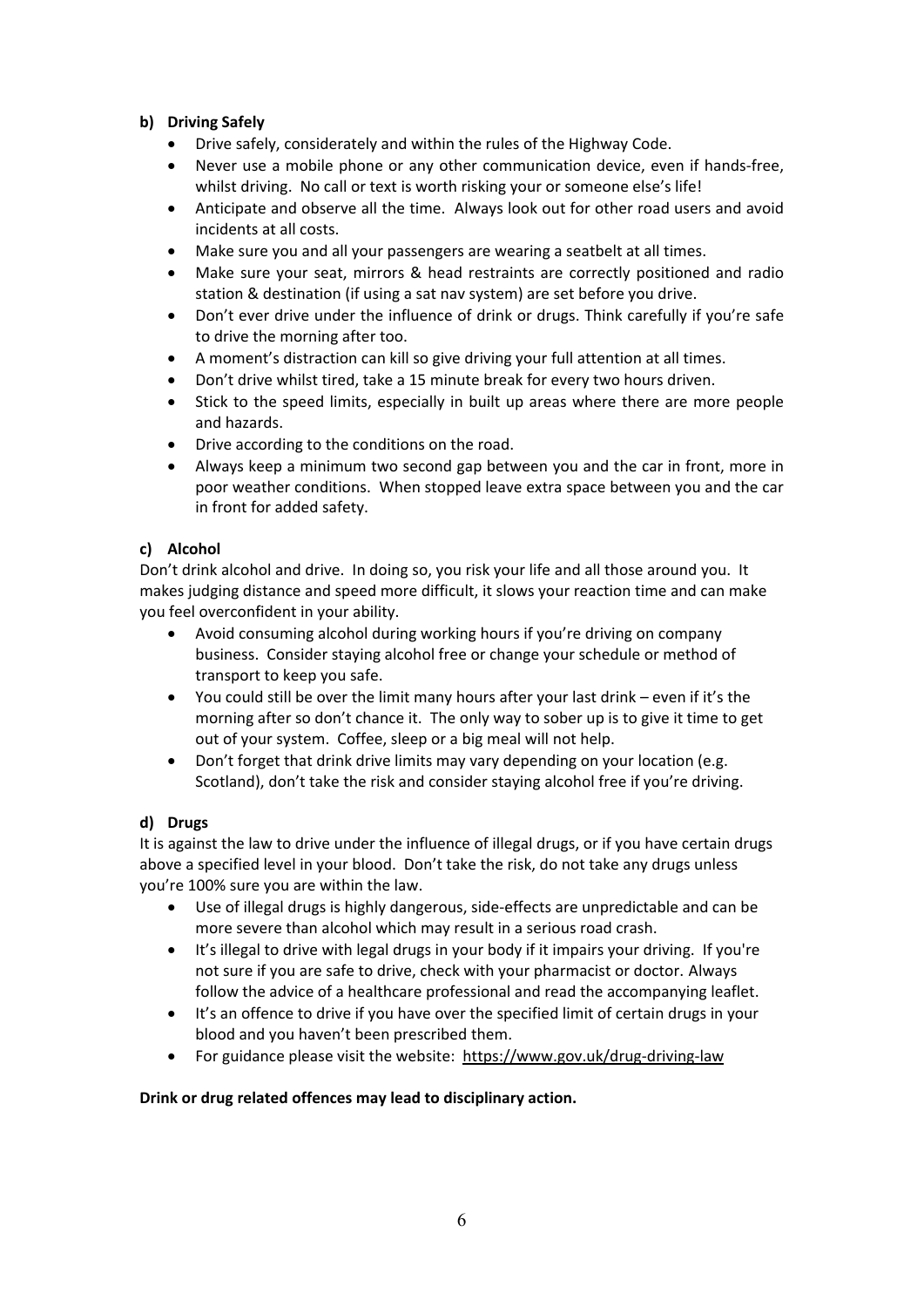#### **e) Eyesight**

- The Highway Code states that you must be able to read a car number plate from a distance of 20.5 metres (old style plate) or 20 meters (new style plate) in good daylight.
- If you need to wear glasses or contact lenses to do this, you must wear them at all times while driving. Keep a spare pair in the car if you need them for driving.
- We recommend that all Drivers have regular eye tests, a minimum of every 2 years, and under the Health and Safety (Display Screen Equipment) Regulations 1992 the Company will contribute towards the eye test and any subsequent need for glasses or contact lenses.

#### **f) Environmental Impact**

It is important that we are all aware of the impact our business activities have on the environment. As a responsible company it is important that we take all possible steps to minimise the impact we have in order to preserve the environment.

- Drive smoothly and economically, avoid harsh acceleration & braking.
- Ensure your car is properly maintained and tyre pressures checked & adjusted at least once a month.
- Consider alternative transport, car sharing or even conference calls to avoid making a journey.
- Plan your journey and combine journeys where possible. Use a route planner or sat nav system, but carry a map just in case.
- Avoid congestion and driving during the busiest times.
- Don't carry unnecessary weight, including external equipment such as roof racks/boxes or cycle carriers.
- If you're stopped in traffic, turn off your engine.

#### **g) Parking, Reversing & Manoeuvring**

Damage caused through parking, reversing & manoeuvring accounts for a large number of our incidents each year so make sure you take extra time and care as these are often wholly avoidable incidents.

- Take your time when manoeuvring, don't rush and make a mistake.
- Maintain all‐round observation prior to and throughout all manoeuvres. Use your mirrors and look around you all the time. Your eyes are your best defence!
- Check how much space is available only continue if it's safe. It's better to make an extra manoeuvre than risk a collision, no matter how minor.
- Reverse into a parking space, it's safer than reversing out where there are more hazards and it improves your visibility when driving away.
- Don't rely solely on parking sensors ‐ take time to look at what's around you, look out for pedestrians and objects that may be in your way.
- Always consider your personal safety ‐ park in a busy, well lit area especially if it's likely to be dark upon return.
- Don't leave your car in a place where it's likely to get damaged avoid parking on a corner or next to the trolley park for example.
- Make sure you know the parking restrictions and pay enough to avoid a fine.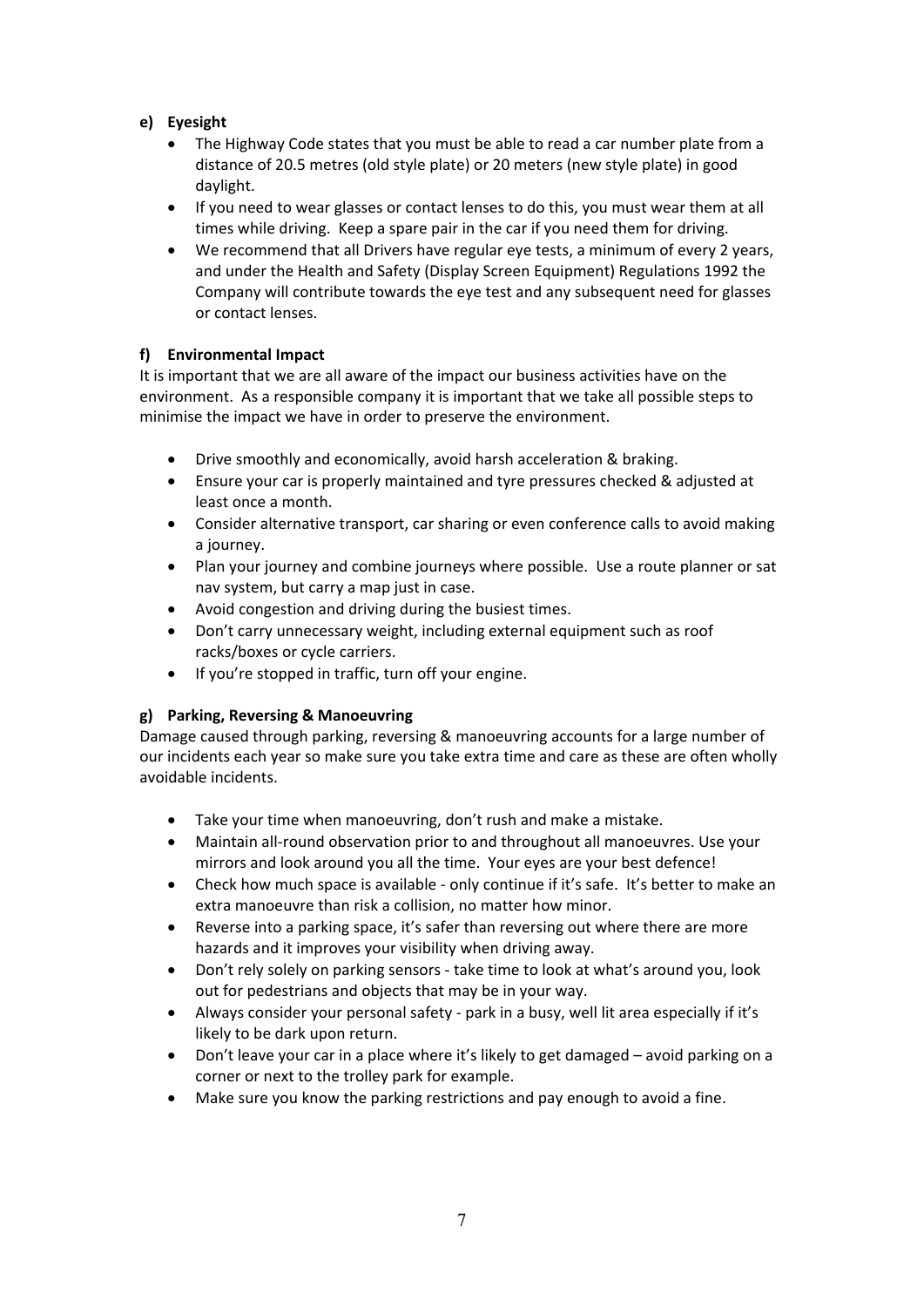# **5) Mobile Phones & Communication Devices**

We regard the safety of our Drivers and other road users together with our compliance with all relevant legislation as of paramount importance. To ensure we adhere to the legislation and to ensure Drivers and road users are afforded greater protection you must adhere to the following strict rules in relation to the use of mobile phones and other communication devices whilst driving. This policy applies at all times, whether driving for work or pleasure in your Company Car.

- **As a Company Car Driver or Business User, you must NEVER make or receive phone calls (business or personal) whilst driving.** This covers the use of ALL communication devices even if they are 'hands‐free'.
- This rule also applies to Additional Drivers insured to drive your Company Car so you must make them aware of this.
- Even if you have Bluetooth or other hands free options, phones & communication devices must be switched off and messages taken which can be responded to once you have stopped driving, i.e. your engine is switched off and handbrake applied.
- Mobile phones & communication devices must not be used when you have stopped at traffic lights or during normal hold ups. In exceptional traffic jams i.e. emergency situations and provided you have switched off the engine and applied the handbrake, use of a communication device would be permitted.
- Managers must not insist on being able to talk to any Driver whilst they are driving. Should a call be made to any Driver there will only be the option to leave a message.
- You must never use any communication device to send or receive text messages check/send business or private emails or use any Smart phone application or social networking site whilst driving. The usage of any devices or applications whilst driving is strictly forbidden.
- These rules relate to both work and personal calls. They also relate to company issued and private mobile phones/communication devices and to Company Car Drivers, Additional Drivers, Business Users and any drivers covered by our insurance.
- We do not permit the fitting of a hands-free kit to your Company Car.
- If ANY non-essential car user is seen using a mobile phone whilst driving we reserve the right to withdraw their permission to drive.
- We reserve the right to perform random monthly checks on all Drivers with a company mobile phone to identify if there is any use of mobile phones whilst driving.
- Any Driver suspected of using a mobile phone/communication device (company or private phone) whilst driving will be investigated, and escalated to their Line Manager and HR, and dealt with in accordance with the disciplinary procedure.

*We recommend your mobile phone/communication device (whether company issued or private) should be placed where it is out of reach, for example in the glovebox or in the rear of the car.*

#### **If any driver fails to adhere to this policy it will be considered an act of gross misconduct and will result in disciplinary action being taken.**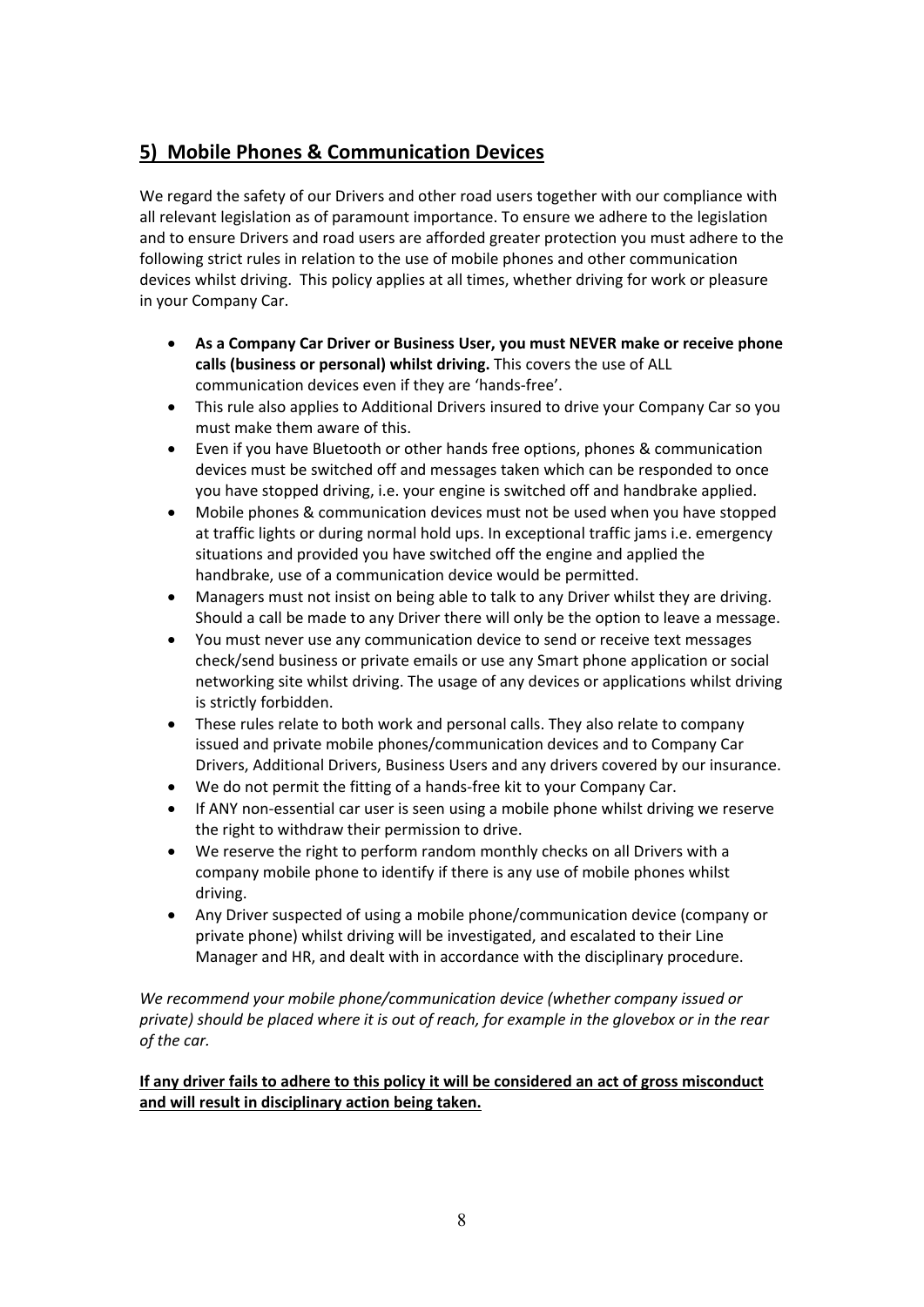# **6) Crash Procedure**

If you are involved in a crash you should follow the procedure as noted below and in the Arval Driver Handbook.

- Stop immediately (as long as it is safe to do so). Stay calm and avoid losing your temper, give yourself time to think.
- Check the condition of yourself and any passengers and other involved motorists. Call the emergency services and let them know if there are any injuries or other dangerous circumstances. Cars should not be moved until instructed to do so by a police officer. If the Police attend the incident, make a note the attending officer(s) name and number.
- Don't admit liability ‐ if however the other driver admits liability, write it down and ask him/her to sign it.
- Take the names, addresses & contact numbers of all people involved, also it's very important to take details of independent witnesses. Keep a description of the other driver/s and the number of passengers in the car and sex/ages of all occupants. If you think a crash has been 'staged' take as much detail as you possibly can then tell the Police or Fleet Manager of your suspicions.
- Note the Reg Numbers and details of all the vehicles involved, take photos of the crash including the location, the position of all vehicles involved, the damage incurred and anything else that may be relevant (or jot it down on a piece of paper if this is not possible). This information can be used as evidence and will help you remember important facts.
- As soon as you are able, write down what happened such as what lane you were in; the position of the vehicles before and after the crash; the time of day; road markings and signs; the weather; road conditions; anything you think may have contributed to the accident – was the other driver distracted, using a phone or changing the radio station for example?
- Give the third party(s) involved in the incident your name and address, your Company's details and the insurance details (Aviva Policy No. 37FLW1372550).
- Do not restart your journey until it is safe to do so. Make sure your car is both safe and legal to drive: ‐
	- o If any fluids have leaked from the car do not attempt to start it or move it (other than to push it to the side of the road if you are able) and seek recovery.
	- o If the steering/suspension or lights are damaged again seek recovery.
	- o If you believe the car to be roadworthy, make sure you drive off carefully and check all systems on the car are working.
	- o If you are in any doubt about whether it is safe or legal to drive seek recovery.
- Call the Arval Contact Centre to report the full details of the incident, remember to give as much information as you can as this will help your claim.
- Seek medical attention for any injuries you receive. Don't hesitate to get checked out for any injuries because even when they seem minor they can become more serious soon after an accident when the shock has subsided.

#### **a) Reporting the Crash**

Once the above information has been obtained you should report all details to the **Arval Contact Centre** as soon as possible on **0370 600 4499**.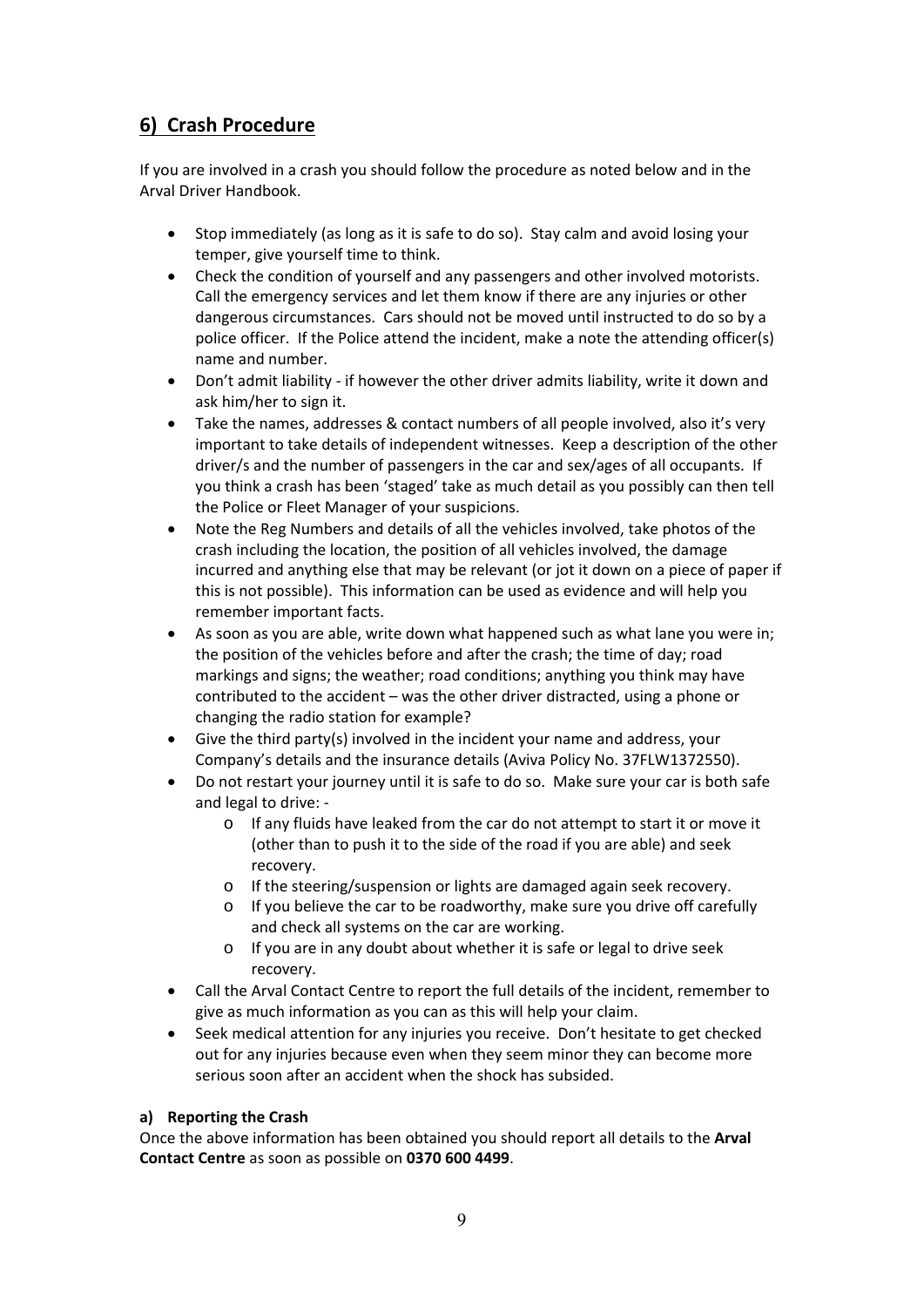- If the damage is only to your Company Car and is minor, please call the Fleet Manager for advice in the first instance. Damage to your windscreen/glass or to the wing mirror, with no other bodywork damage should also be referred to the Fleet Manager.
- If any Company Car Driver receives correspondence from any third party, any agent acting on their behalf, or the Police, in relation to an incident, this should be forwarded immediately, unanswered to the Fleet Manager.
- You must not accept assistance from companies offering financial compensation. If you are genuinely injured you must report this to the Fleet Manager.
- If there has been any injury or any damage to property, it is an offence not to report an incident so please make sure you report it as soon as possible – in any event within 24 hours.

#### **b) Fleet Management Review of the Crash**

It is our aim to take the necessary steps to ensure the safety of any Driver undertaking both Company business & private travel. Understanding why a crash/incident happened and the circumstances leading up to it will help us to provide the necessary support and training to try to prevent further crashes/incidents in the future.

- The Fleet Manager will review all crashes/incidents in Company Cars and dependent on the type and its severity, may wish to gather further information from you.
- Your assistance in providing further information will be very important towards understanding what happened and how, if at all, it can be prevented from happening again.
- We will fully co-operate with the Police if a formal investigation is initiated.
- We have an obligation to ensure the Health and Safety of our Drivers whilst on Company business travel so where necessary your Manager and a representative from HR may be requested to support you.

#### **c) Car Damage & Employee Excess**

If we are not able to recover the cost of repair from a third party, this is deemed as a nonrecoverable crash/incident.

- Any Driver who has **two or more** 'non‐recoverable' crashes in a 24 month period, where identified as their responsibility, may be liable for an excess. The Driver will have the choice of paying the excess or the actual repair costs, if less.
- The excess charge will depend on the type of Driver and details of this are outlined below. The Driver will be liable for all costs relating to Additional Drivers.
- If there are two non‐recoverable crashes as above, where one is Driver fault and one is Additional Driver fault, the excess will be the 'Driver Excess' shown below.

In the event of two or more non-recoverable serious crashes considered your responsibility where the costs are significant:

- We reserve the right to remove or suspend your entitlement, make changes to the type of car available to you in the future and insist on driver training if deemed appropriate.
- If the crash is determined as wholly Driver fault and results in being declared a total loss by our insurers where the costs are significant, you will not be entitled to order a new company car until the replacement date of your previous company car has been reached.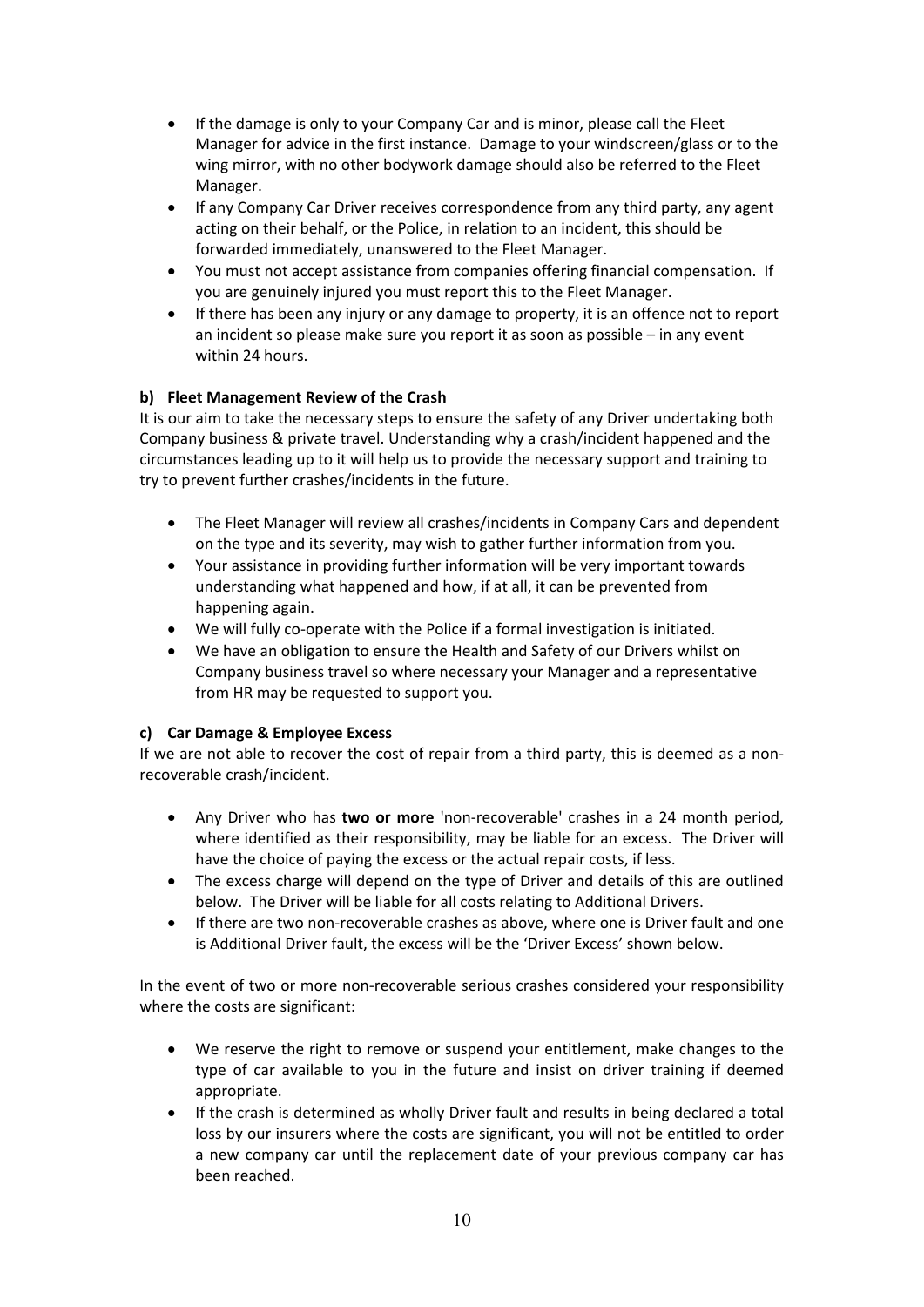#### **d) Excess charges**

These will be reviewed from time to time and may be subject to change, and will be discussed with you in advance.

| <b>Costs Incurred</b> | <b>Driver Excess</b> | <b>Additional</b>    | <b>Additional</b>    | <b>Additional</b>    |
|-----------------------|----------------------|----------------------|----------------------|----------------------|
|                       |                      | <b>Driver Excess</b> | <b>Driver Excess</b> | <b>Driver Excess</b> |
|                       |                      | Age 31+              | Age 26-30            | Age 21-25            |
| Less than £250        | £100                 | £300                 | £400                 | £600                 |
| £250 to £500          | £200                 | £300                 | £400                 | £600                 |
| £500 to £2,000        | £300                 | £300                 | £400                 | £600                 |
| Over £2,000           | £400                 | £300                 | £400                 | £600                 |

#### **e) Theft & Break‐in**

- We reserve the right to charge an excess for the replacement of company property stolen from your Company Car as a result of Driver negligence e.g. theft of a laptop or satellite navigation unit.
- Personal luggage will only be covered by our Travel Insurance if it is a business trip that involves a stay away from home overnight (please refer to the Company Travel Policy for more details).
- Trailers, caravans and any other items that are fitted/attached to your car are not covered by our insurance. You must arrange your own insurance cover for any such items. If you are involved in an incident that is caused by your trailer, caravan, roof rack or suchlike you may be liable for some of the costs relating to the incident.
- Personal items such as portable Satellite Navigation systems, CD's, golf clubs etc, are not covered under our insurance and should be removed from the car when not in use.
- We reserve the right to charge an excess for damage to the car if personal effects being on show have caused the break‐in.

## **7) Car Provision**

If you are eligible for a company car you will be notified in your Contract of Employment and this will inform you of your Benefit Entitlement level.

**Company Car Driver ‐** A Company Car may be used for normal social, domestic and pleasure (non‐business) activities in addition to Arval business use. The car is a taxable benefit and the employee is liable for the income tax relating to the value of the car and any associated free fuel benefit (where applicable).

**G1 Business Need Driver ‐** A driver at G1 level will qualify for a Company Car if they are covering more than 10,000 business miles each year. Mileage will be monitored over a period of time and regularly thereafter to ensure this requirement is met.

**G1 Contributory Lease Payer ‐** If a driver at G1 level is eligible for a Contributory Lease Car under the Policy they will be expected to pay the monthly lease rental which will be deducted from their salary. As a condition of the car being made available for their private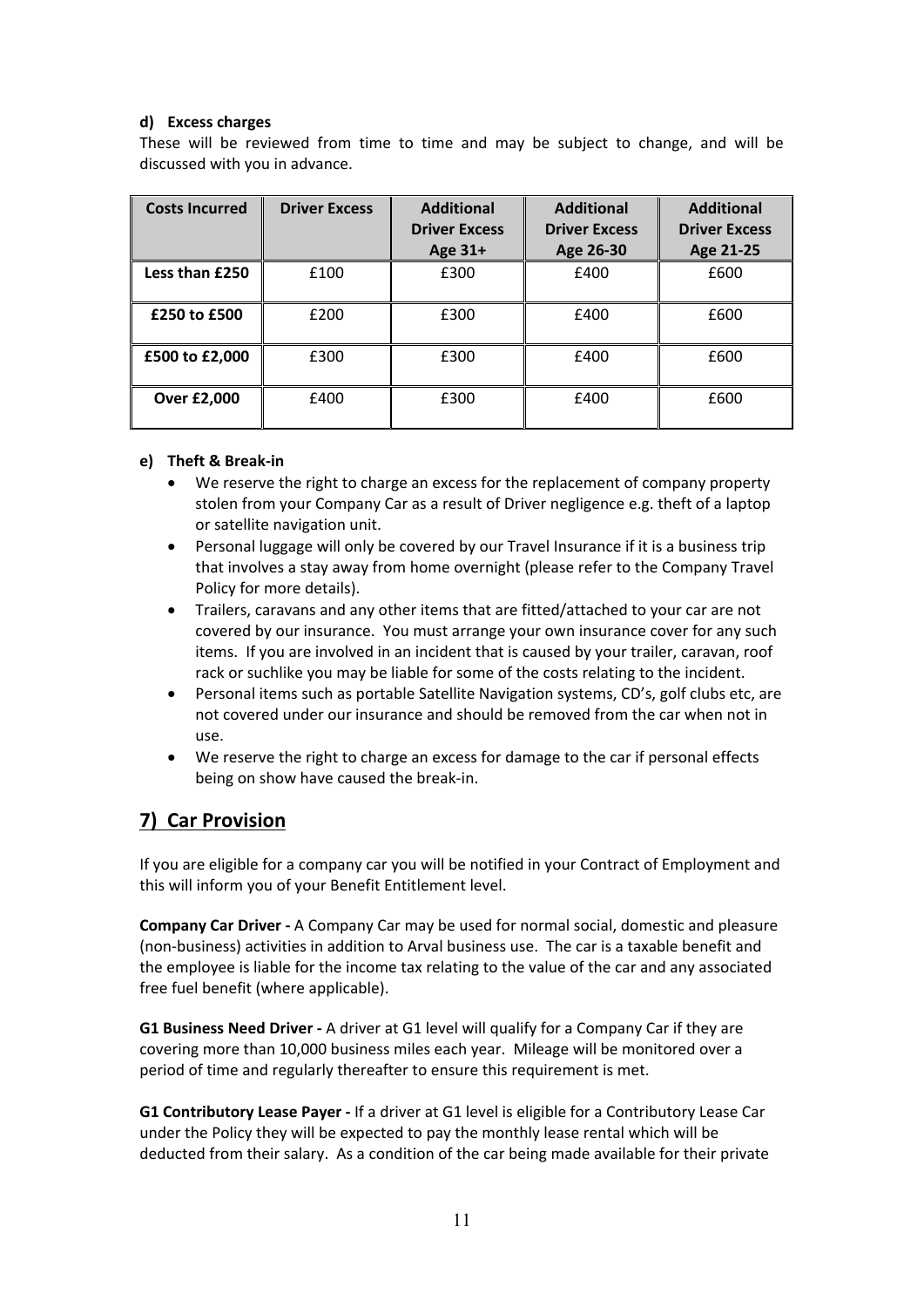use the monthly lease rental will be payable specifically for that private use. The car must be available to use for any Arval business travel they are required to undertake.

**Occasional Business User ‐** If a driver is required to travel for Arval business they will be given a Pool Car which can be used only for agreed business journeys, personal use is not permitted. If you have a friend or relative that has an Arval company car you may use their car for Arval business journeys but personal use can only be allowed if you are named as their Additional Driver.

**Incentive Scheme Driver - Drivers may use demonstration cars for both personal and** business use if they are part of an existing Incentive Scheme. The additional income tax is covered by Arval. The full terms & conditions for this are covered with a separate Incentive Scheme Policy.

# **8) Company Car Scheme Details**

# **9) Drivers Responsibilities**

Employees provided with a Company Car are expected to ensure that the rules specified in the Drive4Life Handbook and the Company Car & Road Safety Policy are adhered to at all times.

#### **a) Service & Maintenance**

The **Driver** is responsible for making sure the car is serviced and maintained according to the manufacturer's schedule. The Driver must also ensure that;

- The cambelt is changed when due.
- MOT tests are carried out when required.
- Mechanical problems are dealt with straightaway.
- No modifications are made to the car without prior approval of the Fleet Manager. This includes towbars, roof racks, cycle carriers and anything that changes the car from the specification at the point of delivery.

**Drivers** are required to carry out **monthly** checks on the following items;

- Tyres check for tread depth, pressure, damage and uneven wear. The Driver is liable for any fines relating to illegal tyres so regular checks are essential!
- Oil check the level and top it up with correct oil grade if necessary but don't overfill it.
- Fluid levels check coolant, brake fluid and washer fluid levels and top‐up if needed.
- Lights & wipers check they're working correctly and address any problems.
- General check condition of bodywork and check interior for damage.

Drivers must report all incidents to the Arval Contact Centre as described in the crash reporting procedure. Minor damage where there is no third party to claim against should be reported to the Fleet Manager in the first instance.

Drivers must keep a company fuelcard safe and never leave it in the car when it is unattended.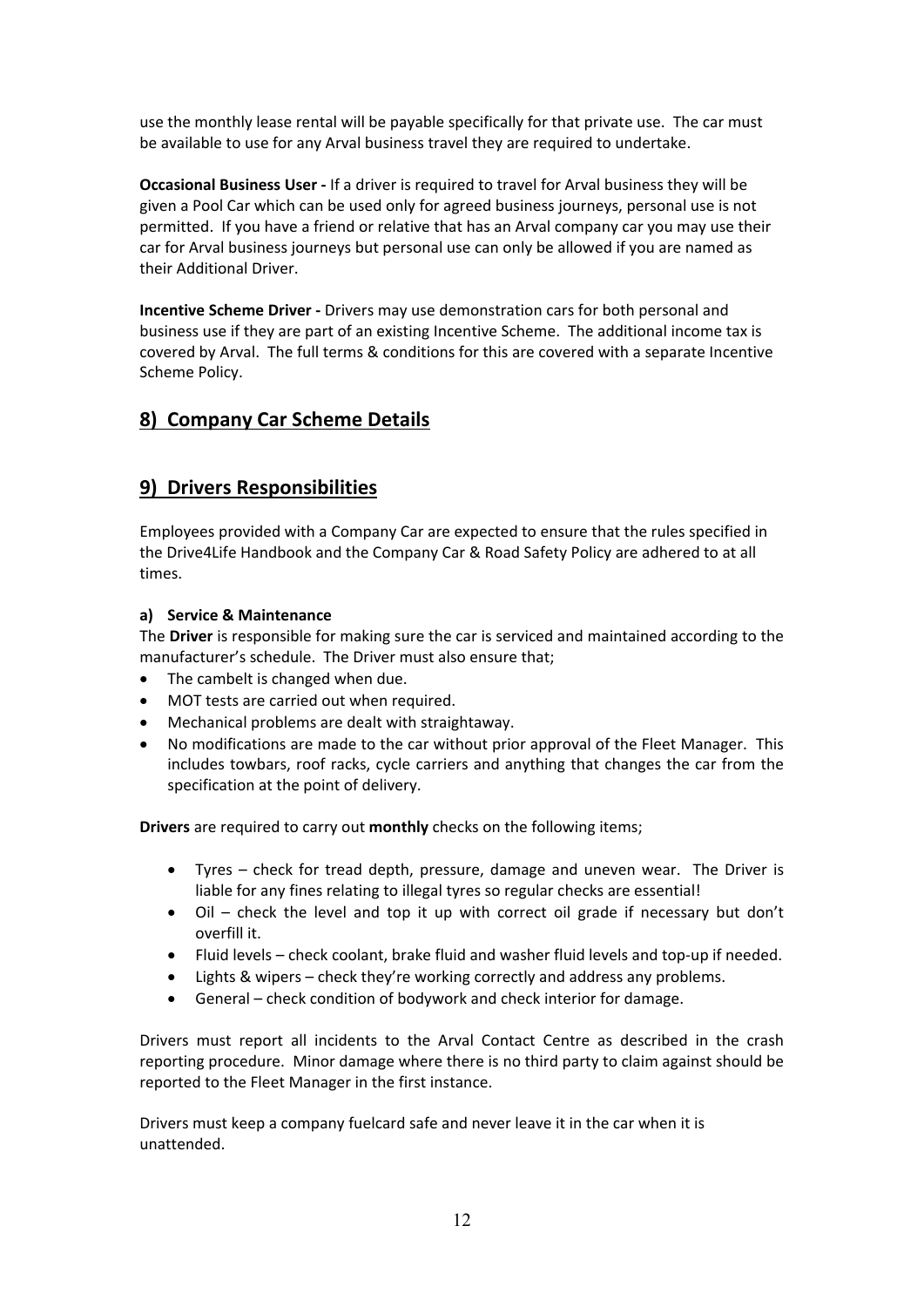Company Car Drivers will ensure their car is available at all reasonable times for business travel and for other employees to use for company business travel (including transporting employees home or to hospital in a first aid scenario).

#### **b) Car Cleanliness & Care**

- The condition of your car is representative of the professional image of the company and you are expected to take the best possible care of it at all times. Make sure it is washed and vacuumed regularly and take all steps necessary to protect the interior of the car.
- Make sure all children are correctly restrained in accordance with child seat law and make sure dogs are restrained with a dog guard or harness.
- Smoking in your car is not permitted, this includes **all** smoking devices.

**Drivers** should be aware that they may be asked to contribute or fully reimburse the Company for any costs incurred due to;

- Failure to follow any of the instructions above.
- Damage that could be considered to be outside normal wear and tear.
- Broken or missing items such as spare keys.
- Fines incurred.
- Misfuelling.

**Any failure to follow these instructions may result in disciplinary action being taken or permission to drive refused. We reserve the right to charge for damage caused by Driver negligence or abuse.** 

## **13) Disposal of Company Cars**

If you are returning a company car for any reason, you must hand the keys to the Fleet Manager on the agreed date. Prior to return please carry out the following instructions:

- Make sure the car is thoroughly washed and vacuumed.
- Remove all personal belongings
- Clear your personal data from any systems.
- Leave the manufacturer's handbook in the glove box.
- Return both sets of car keys.
- Move your Arval Driver Handbook to your new car.
- Leave a quarter of a tank of fuel in the car.

We reserve the right to charge for a full valet if the car is returned in poor condition. It should also be noted that missing spare keys will incur a charge.

A condition report will be completed once the car is returned. If any damage is noted you will be advised and will have the opportunity to check it before the car leaves the premises.

You may have the option to purchase the car if it has reached the scheduled replacement date, as part of our Driver Sales Scheme. We reserve the right not to offer all or any cars for sale to employees. You must not yourself offer our car for sale in any circumstances. All cars must be purchased with the approved warranty and the price is non‐negotiable.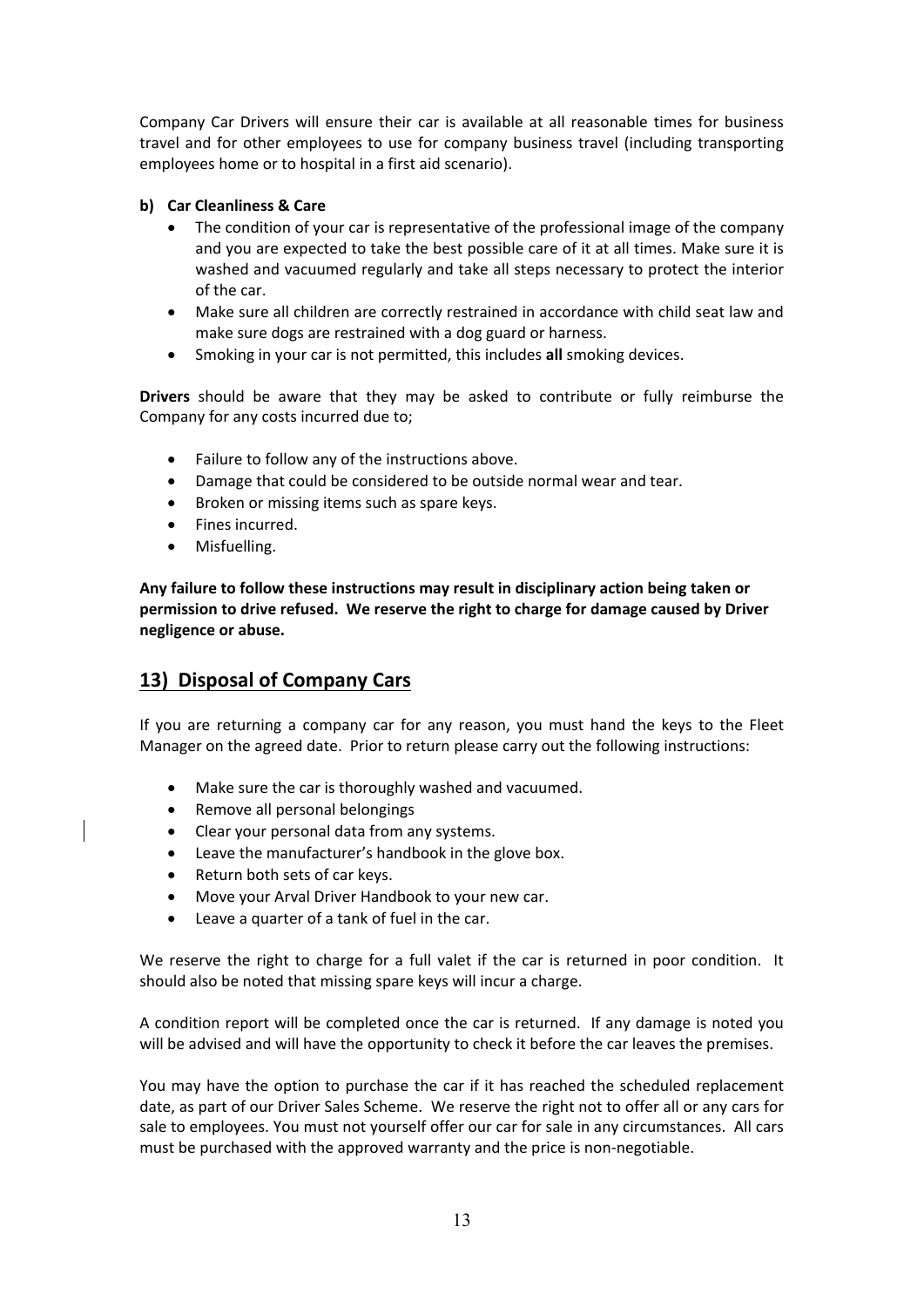If a car is not sold through the Driver Sales Scheme, it will be collected for auction sale. When it arrives at the auction site a full BVRLA inspection will be carried out and any damage considered 'Unfair Wear & Tear' (UWT) will be notified to us. We reserve the right to apply the UWT excess policy as outlined.

#### **a) Unfair Wear & Tear and Employee Excess**

The BVRLA Unfair Wear & Tear report details damage considered to be over and above the degree of deterioration judged to be reasonable at the end of a contract.

When the report is received by the Fleet Manager it will be reviewed for the type of repair/refurbishment the car needs to meet recommended BVRLA standards. The aim is to ascertain any financial impact to the company.

Detailed information relating to the BVRLA guide can be found on our website or please speak to the Fleet Manager if you need clarification on this. An example of the items considered UWT are:

- Unrepaired/unreported damage.
- Large dents & scuffs.
- Damage to paintwork and rust.
- Significant scuffs to alloy wheels.
- Missing keys.
- Damage to the car interior.
- Excess soiling and damage caused by smoking.

Any costs associated with Unfair Wear & Tear will be discussed with the Driver on an individual basis. If it is deemed appropriate an excess will be applied which they will be liable for.

We reserve the right to charge for any damage caused by Driver negligence or abuse and for items deemed as avoidable costs such as lost car keys, missing radio aerials and persistent tyre damage. We may charge either the full cost of the item being replaced or an excess. All recovery of charges will be discussed with you in advance.

Current excess charges as detailed below are reviewed from time to time and may be subject to change.

| <b>Costs Incurred</b> | <b>Driver Excess</b> |
|-----------------------|----------------------|
| Less than £250        | £75                  |
| £250 to £500          | £125                 |
| £500 to £2,000        | £250                 |
| <b>Over £2,000</b>    | £300                 |